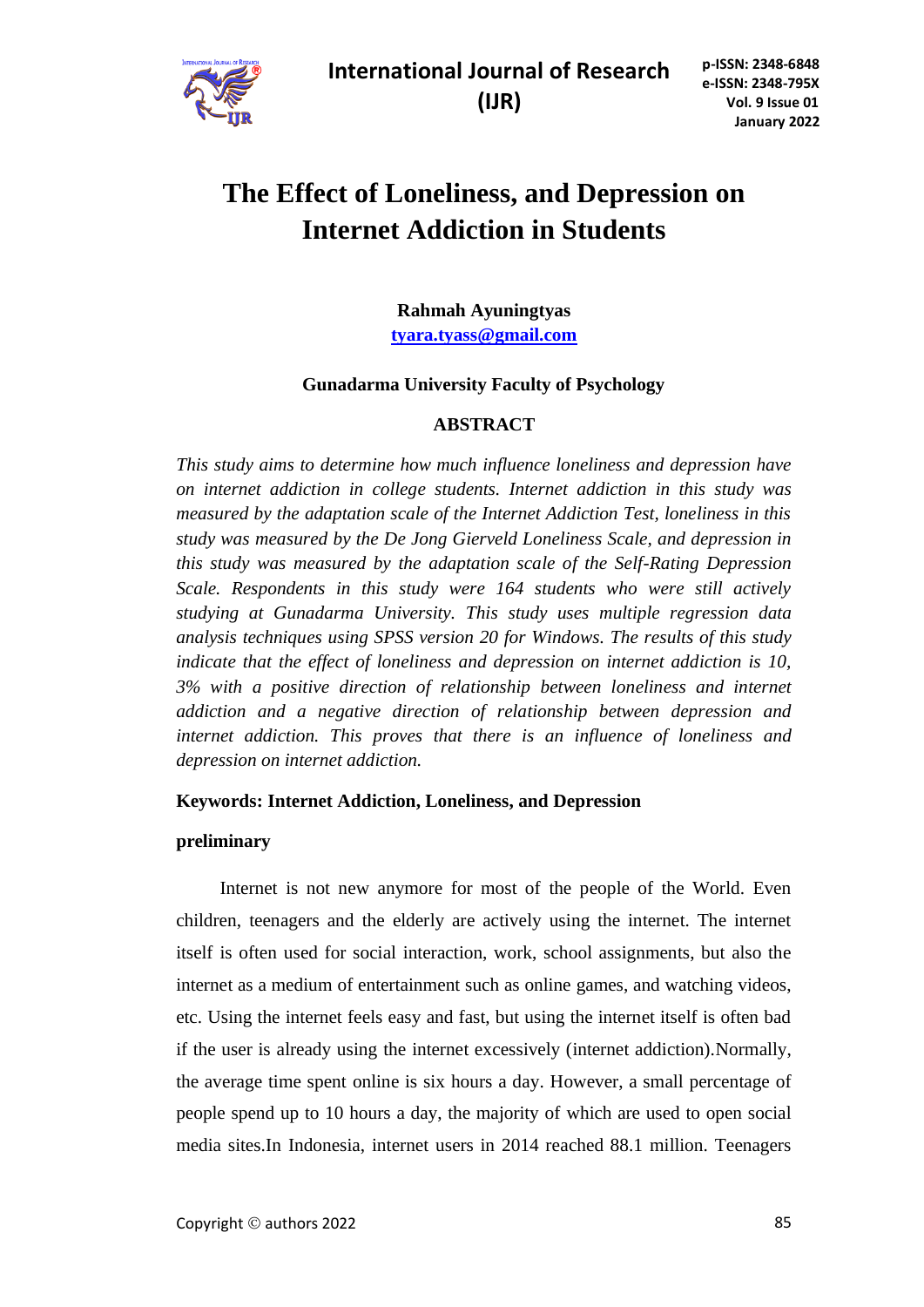

are the group with the highest internet access. Data from the Indonesian Internet Service Providers Association (APJII) and the UI Communication Study Center show that 49% of internet users are 14-25 years old (Triastuti, Primaldhi, & Rakhmani, 2014).

Internet addiction was first studied in 1996, and the findings were presented at the American Psychological Association. This study reviewed more than 600 cases of severe Internet users who showed clinical signs of addiction as measured by an adapted version of the DSM-IV criteria for pathological gambling (Young, 1996). According to Kathit and Singh (2014) internet addiction includes using excessive time or spending a large proportion of daily activities on the internet. According to Yong and Abrue (2011)Internet addicts displayed salience for activities, often experienced cravings and felt busy with the Internet while offline. Using the Internet as a way to escape disturbing feelings, develop tolerance for the Internet to achieve satisfaction, experience withdrawal when reducing Internet use, suffer from increased conflict with others due to activities, and relapse back to the Internet are also signs of addiction.

According to Demir and Kutlu (2016) individuals who experience deep feelings of loneliness have a high risk of internet addiction. It is also observed that individuals who are internet addicts display a tendency towards depression more than individuals who are not internet addicts. Yao and Zhong (2014) say that internet use is a maladaptive behavior that aims to reduce negative feelings such as loneliness, depression and social anxiety. Internet addiction has an empirical causal priority relationship with loneliness, excessive internet use will increase feelings of loneliness over time, not vice versa. In Karapetsas' research, Karapetsas, Zygouris, and Fotis (2015) stated that there is a direct relationship between loneliness and internet addiction. Saleem, Tufail, Khan, and Ismail (2015) said that internet addiction has a significant relationship with loneliness. The research of Pontes, Grifiths, and Patrão (2014) shows that high levels of internet addiction are more likely to own portable devices with Internet access,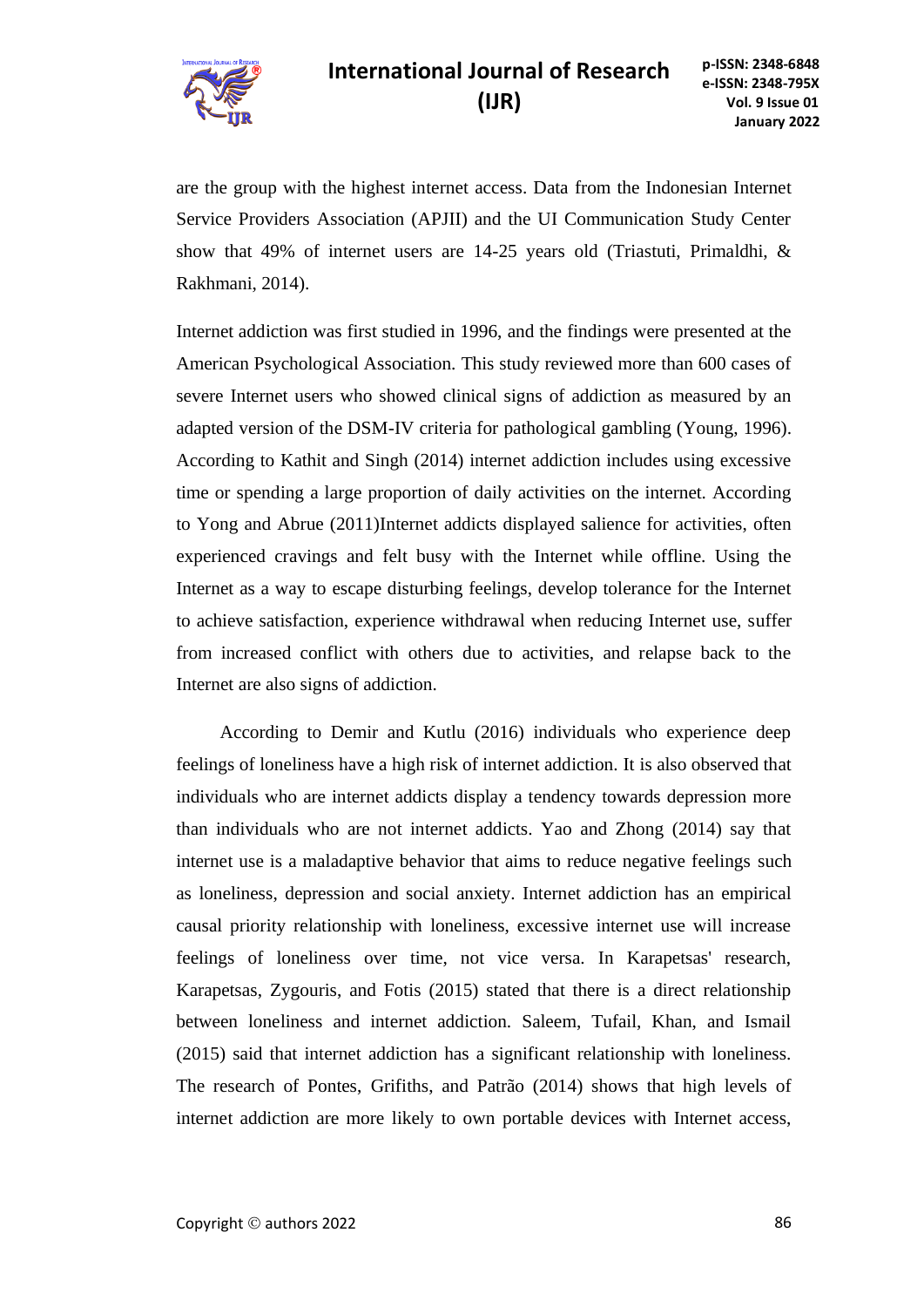

### **International Journal of Research p-ISSN: 2348-6848 (IJR)**

use the internet for the hour, become lonely and socially lonely, perceive themselves as victims of bullying and cyberbullying in the classroom.

According to Oguz and Cakir (2014) in their research on prospective teachers, it can be seen that there is a positive relationship at the middle level between internet addiction and the level of loneliness of prospective teachers. According to Ozdemir, Kuzucu and Ark (2014), individuals with psychological problems are inherently at risk for addiction because their choice for online interaction is more than face-to-face communication. The risk for addiction among individuals was more significant when they used the Internet to deal with negative feelings such as sadness, anxiety or loneliness.

There are other factors besides loneliness, low resilience, and internet use that can influence internet addiction. Okwaraji, Aguwa, Onyebueke, and Eze (2015) stated that many young internet users are more at risk of becoming internet addicted than older users. This may be due to free time, lack of supervision by parents or caregivers. Male users were found to be internet addicted with depression related symptoms. According to Kathait and Singh (2014) Internet addiction has an effect on individual mental health and also focused gender differences between individuals on internet addiction. This is significantly associated with psychological symptoms such as depression, anxiety, social isolation and disturbed sleep patterns.

Accessing the internet is now easier to do with increasingly sophisticated mobile phones. Daily activities are also easy to share on internet social media through photos and writing. Individuals who have a big obsession with the number of likes or comments that exist through shared posts. If the obsession is not fulfilled, the individual can become depressed and feel ignored.

Andreou and Svoli (2012) depressed feelings of individuals who rely on the Internet for social support may persist or even worsen toward real-life interpersonal relationships, increasing the risk of becoming Internet addicted. Cheung and Wong (2011) in their study said that internet addicts in a sample of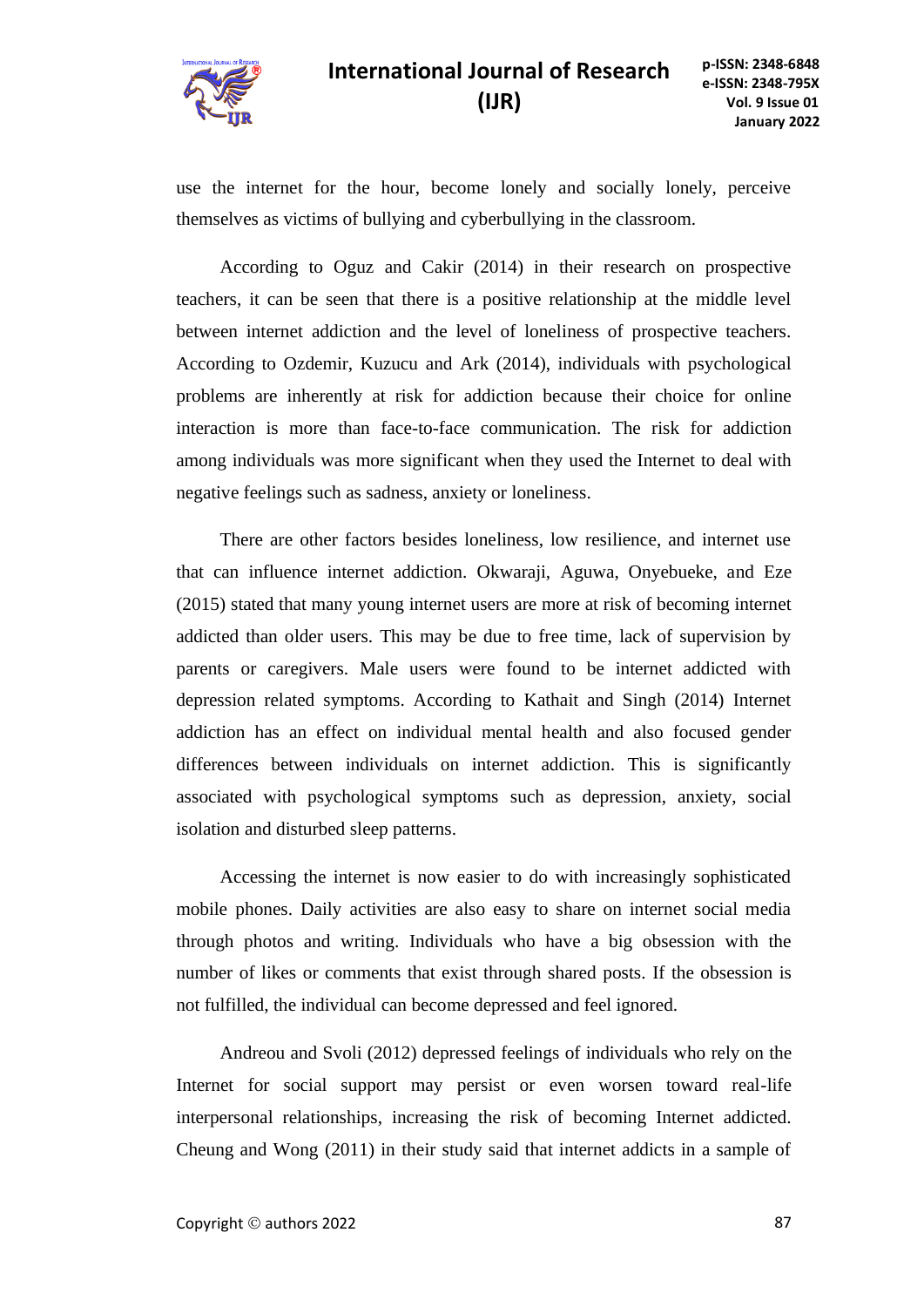

adolescents displayed significant depressive symptoms. Meanwhile, in their research, Akin and Iskender (2011) stated that internet addiction directly affects depression, anxiety and stress. Students high in internet addiction are more likely to be susceptible to depression, anxiety and stress. Young and Rodger (1998) in their study showed that accurate assessment between depression and pathological Internet users can improve early detection, especially when one is hidden by the main symptoms of the other diagnosis.

### **Internet Addiction**

According to the psychological dictionary of the American Psychology Association (APA) (2013) Internet addiction is a pattern of behavior characterized by excessive or obsessive use of online and offline computers that leads to suffering and distraction. According to Griffiths (1999) internet addiction is defined as addiction to operational technology which is a behavioral addiction involving humans and machines. According to Kuss, Griffiths, Karila, and Bilieux (in Kuss & Griffiths, 2015) Internet addiction has been conceptualized as addictive behavior involving excessive use of online applications and leading to a detrimental impact on the lives of affected individuals. Widyanto and McMurran (in Young & Abreu, 2011) mention six components in internet addiction, namely

- a. Characteristics (Salience), is a special behavior that appears when an individual is accessing the internet and makes activities using the internet or online an important activity.
- b. Excessive use, which is excessive use of internet time that can lead to neglect of other things in order to use the internet longer.
- c. Neglect work, which is a disruption in the effectiveness of hours of delay on work and a decrease in the quality of work due to excessive internet use.
- d. Anticipation, is a state that is always waiting for time to access the internet.
- e. Lack of control, is a lack of control and an inability to control yourself in internet use.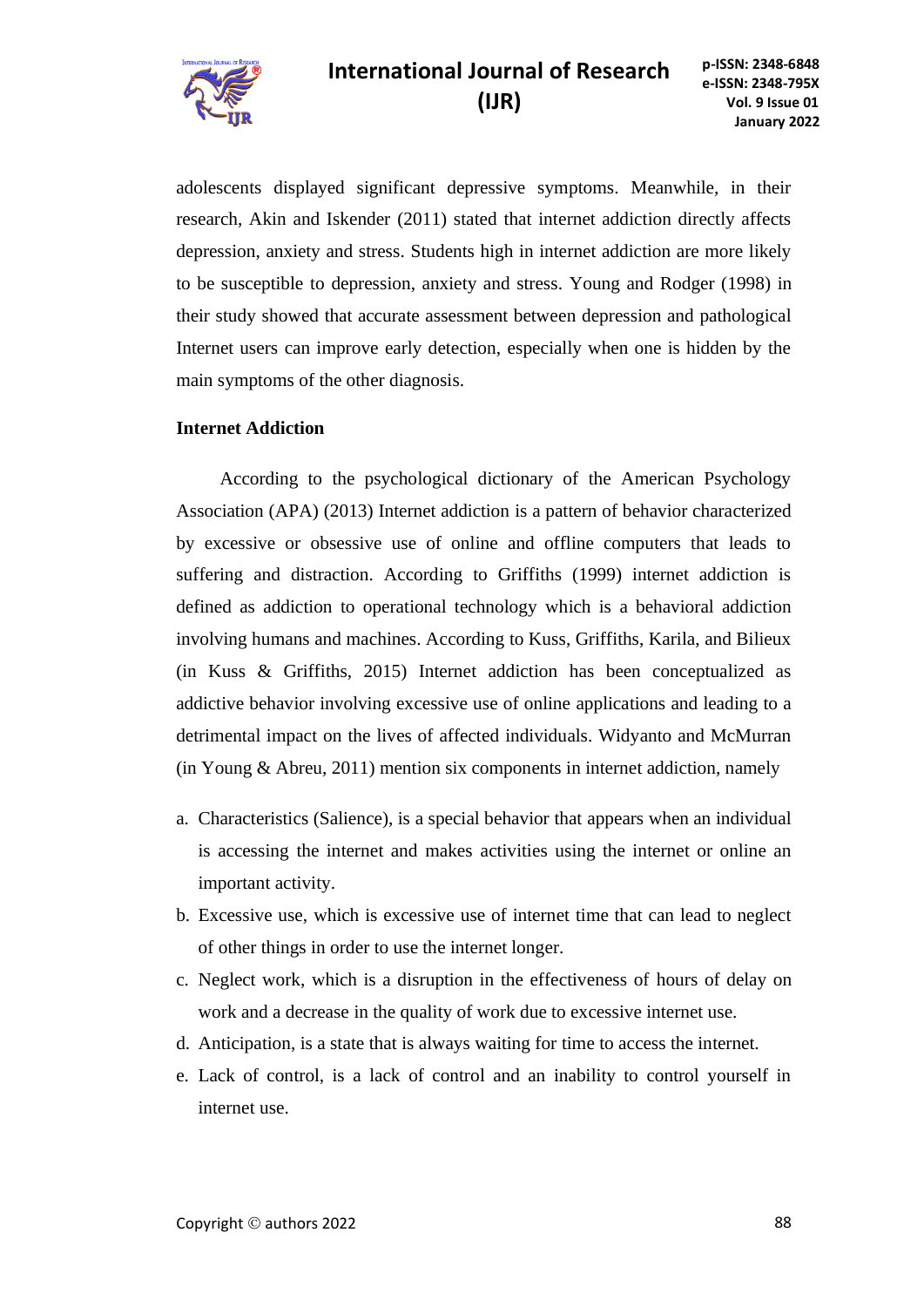f. Neglect of social life, is a condition when individuals leave their social life to use the internet.

Young (in the American Psychiatric Association, 2013) divides internet addiction into 3 levels, namely:

- a. Mild. At this level the individual is included in the average online user, the individual has control over their use. Internet usage at this level is less than 8 hours per day.
- b. Moderate. At this level, individuals often begin to experience several problems from using the internet. Internet usage at this rate is 8-10 hours per day.
- c. Severe. At this level individuals experience significant problems in their life. The internet is the most important thing so that it ignores other interests. Internet usage at this level exceeds 10 hours per day.

The factors that influence internet addiction (Young, Pistner, O'Mara & Buchanan, 1998) are: gender, psychological conditions, socioeconomic conditions, the purpose and time of internet use. From these influencing factors, the researcher focuses on psychological conditions that can affect internet addiction. Because internet addiction can affect a person's psychological conditions such as depression and anxiety disorders, so often individuals are more comfortable when interacting online than offline.

### **Loneliness**

According to Margalit (1994) variability in the definition of loneliness seems to reflect differences in imagining the nature of social deprivation experienced by lonely people in their environment. Woodward's (in Margalit, 1994) says that loneliness is a feeling of being alone and disconnected or alienated from positive people, places and things. Peplau and Perlman (in Peplau, 1988) say that loneliness is a painful warning signal that a person's social relationships are deficient in several important ways. According to Gierveld, Tilburg, and Dykstra (2006) loneliness is a situation experienced by an individual as one in which there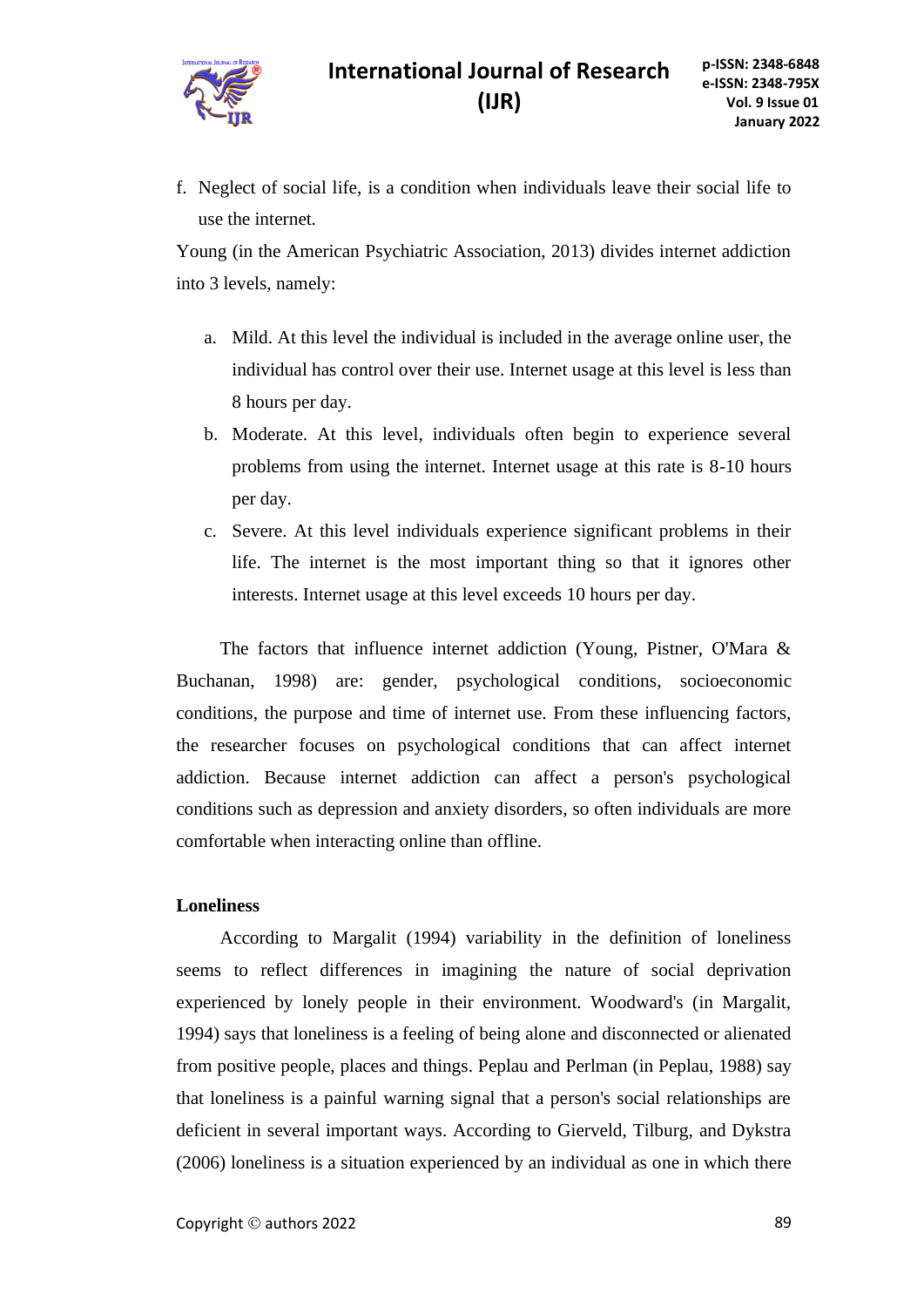

is a lack of unpleasant or unacceptable (quality) certain relationships. This includes situations,

According to Weiss (in Margalit, 1994), although different individuals may emphasize various dimensions of their personal experiences of social and emotional isolation, constructing components is seen as clearly linked experiences rather than as different

- a. Emotional loneliness. The dimension of emotional loneliness refers to deficiencies in socio-emotional bonds and intimate relationships with others and can be seen as leading to feelings of anxiety and isolation.
- b. Social loneliness (Social loneliness), refers to a lack of recognized social roles and a lack of social network of relationships, can be characterized by feelings of boredom, aimlessness, and depression.

### **Depression**

According to the clinical psychology dictionary of the American Psychology Associaton (APA) (2013) Depression is a normal mood fluctuation ranging from unhappiness and dissatisfaction to feelings of extreme sadness, pessimism, and hopelessness.Borrill (2000) says that in depression, this word is used to describe a variety of moods - from low spirits to severe problems that plague everyday life. The individual feels sad or angry, is hopeless about the future, may have a change in appetite, has trouble sleeping or waking up, feels overwhelmed and feels guilty or even thinks about death or suicide. According to Atkinson, Atkinson, and Hilgard (1993) depression is considered abnormal when the depression is out of control and continues until the time when most people have recovered. According to the World Health Organization (WHO), (2012) depression is a common mental disorder that presents with a depressed mood, loss of interest or pleasure, decreased energy, feelings of guilt or low self-esteem, disturbed sleep or appetite, and poor concentration. Additionally, depression often comes with symptoms of anxiety. Kantor (1992) says that normal depression has clear thinking about defenses and thoughts that are slowed down or reduced.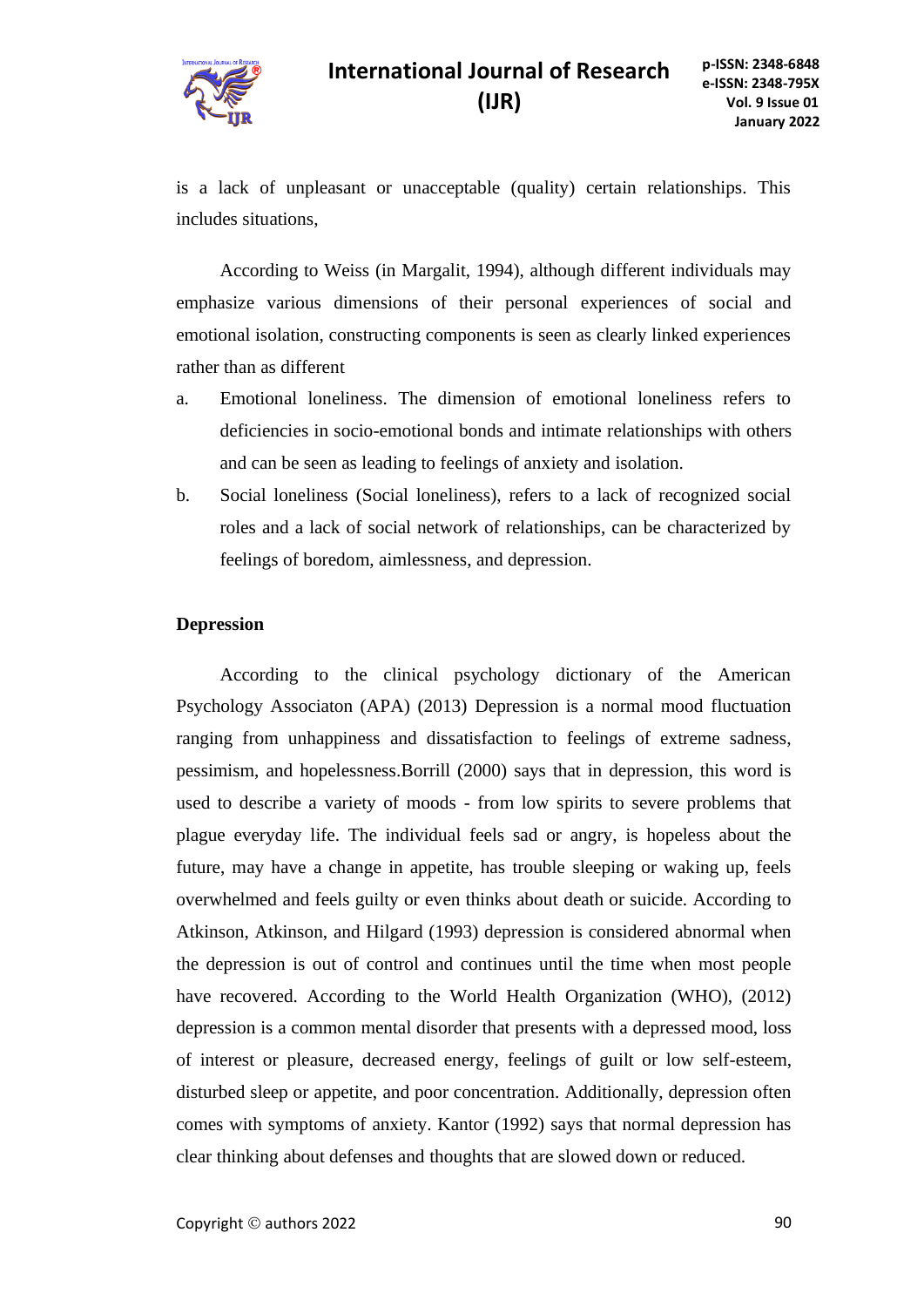

According to Zung (in Robinson, Shaver, & Wrightsman, 1991) there are four categories of depressive symptoms, namely

- a. Components of Affective-Psychic Disorders, Physical affective disorders are disorders related to one's emotions or feelings and thoughts.
- b. Components of Physiological Disorders, Physiological disorders are disorders related to the function of the condition of the body, tissues or organs, as well as the chemical and physical processes involved.
- c. Psychomotor disorders, psychomotor disorders are disorders in the control of psychological movements.
- d. Psychological Disorders Index, Psychological disorders are a reflection of normal mood fluctuations, which may indicate early symptoms of a depressive episode in an individual.

### **Hypothesis**

There are effects of loneliness and depression on internet addiction.

### **Research methods**

### **Population and Sample**

The population in this study were 500 students of Gunadarma University, Faculty of Psychology, class 2013-2014, studying in the Bekasi area. The sampling technique in this study used a quota sampling technique. Quota sampling is a sampling technique by selecting samples that have certain characteristics up to the desired sample quota. The sample in this study were students of Gunadarma University, Faculty of Psychology, class of 2013 - 2014, located in the Bekasi area. There are 164 students sampled, consisting of male and female psychology students at Gunadarma University studying in the Bekasi area.

### **Data collection technique**

Data collection was carried out using instruments or measuring instruments in the form of a questionnaire consisting of an Internet Addiction Test consisting of 39 internet addiction items with characteristic components (alpha cronbach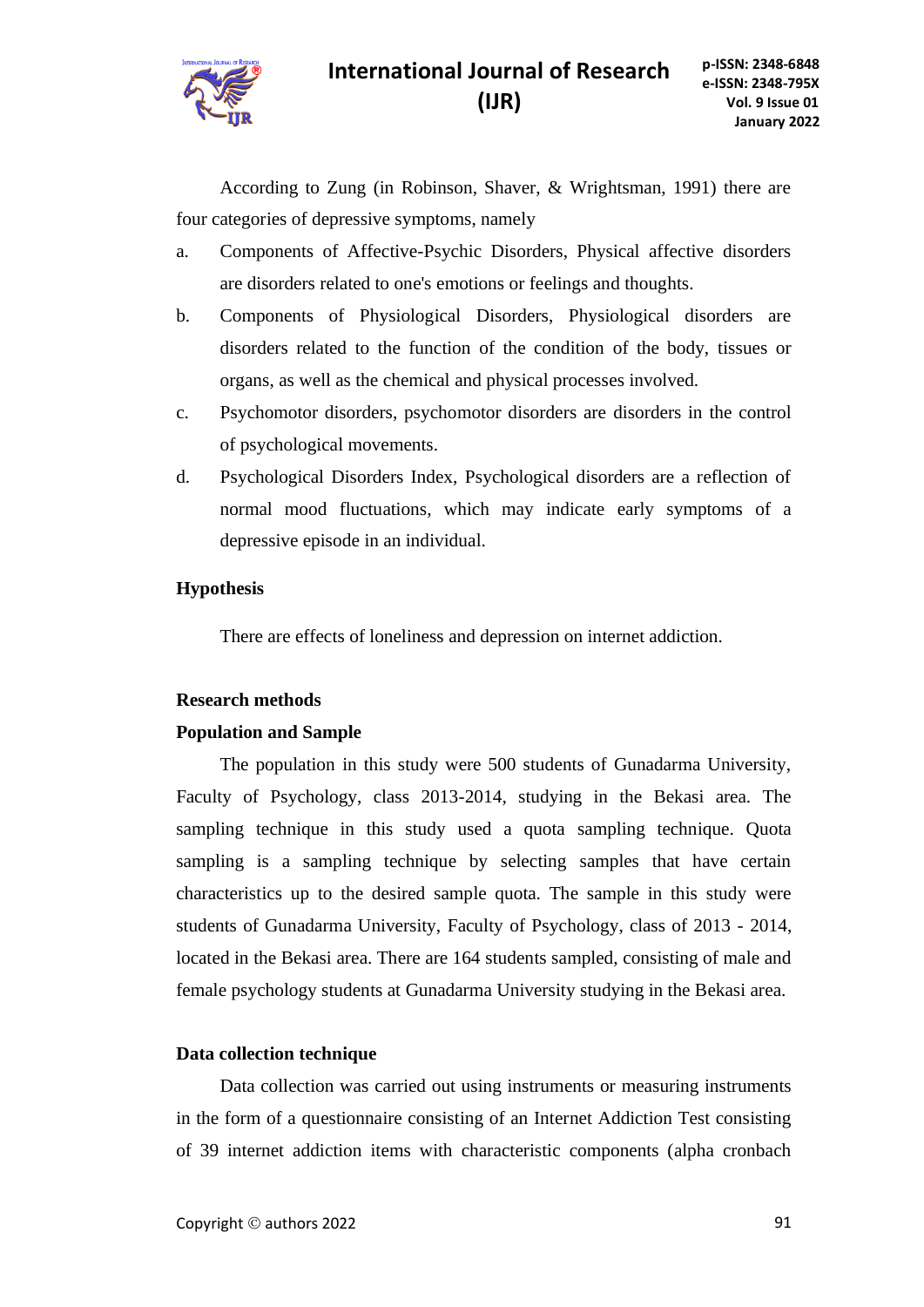

0.733), excessive use (alpha cronbach 0.749), job neglect (alpha cronbach 0.750) , anticipation (Cronbach's alpha 0.492), lack of control (Cronbach's alpha 0.482), social neglect (Cronbach's alpha 0.489). De Jong Gierveld Loneliness Scale which consists of 11 items of loneliness with dimensions of emotional loneliness (alpha cronbach 0.751) and social loneliness (alpha cronbach 0.785). And the Self-Rating Depression Scale (SDS) consists of 26 depression items (alpha cronbach 0.840). To determine the effect of loneliness and depression on internet addiction in students, then testing the hypothesis in this study using multiple regression data analysis techniques. Data analysis was performed with the help of SPSS for Windows software.

### **Results and Discussion**

**Table 1.1. Research Results The Effect of Loneliness and Depression on Internet Addiction**

| Variable   | ß        | Significan | $\mathbf{F}$ | Significance | R     | R <sub>2</sub> |
|------------|----------|------------|--------------|--------------|-------|----------------|
|            |          | ce         |              |              |       |                |
| Regression |          |            | 8,979        | 0.001        | 0.317 | 0.100          |
| Lonely     | 0.178    | 0.045      |              |              |       |                |
| Depression | $-0.185$ | 0.037      |              |              |       |                |
|            |          |            |              |              |       |                |

\* p  $< 0.050$ 

This study aims to examine the effect of loneliness and depression on internet addiction. The test results from the multiple regression analysis show that the hypothesis is accepted. The effective contribution of loneliness and depression to internet addiction is 10.0%, where the remaining 90.0% is another factor affecting variables outside the study. This is shown by the effect of internet addiction on loneliness and depression 8.979 with a significance value of 0.001 (p <0.010) which means that loneliness and depression have a significant effect on internet addiction. With an r value of 0.178 with a significance of 0.045 on loneliness on internet addiction, this means that there is a positive and significant relationship between loneliness and internet addiction. Meanwhile, depression and internet addiction in the study had an r value of -0.185 with a significance of 0.037, this means that there is a negative and significant relationship between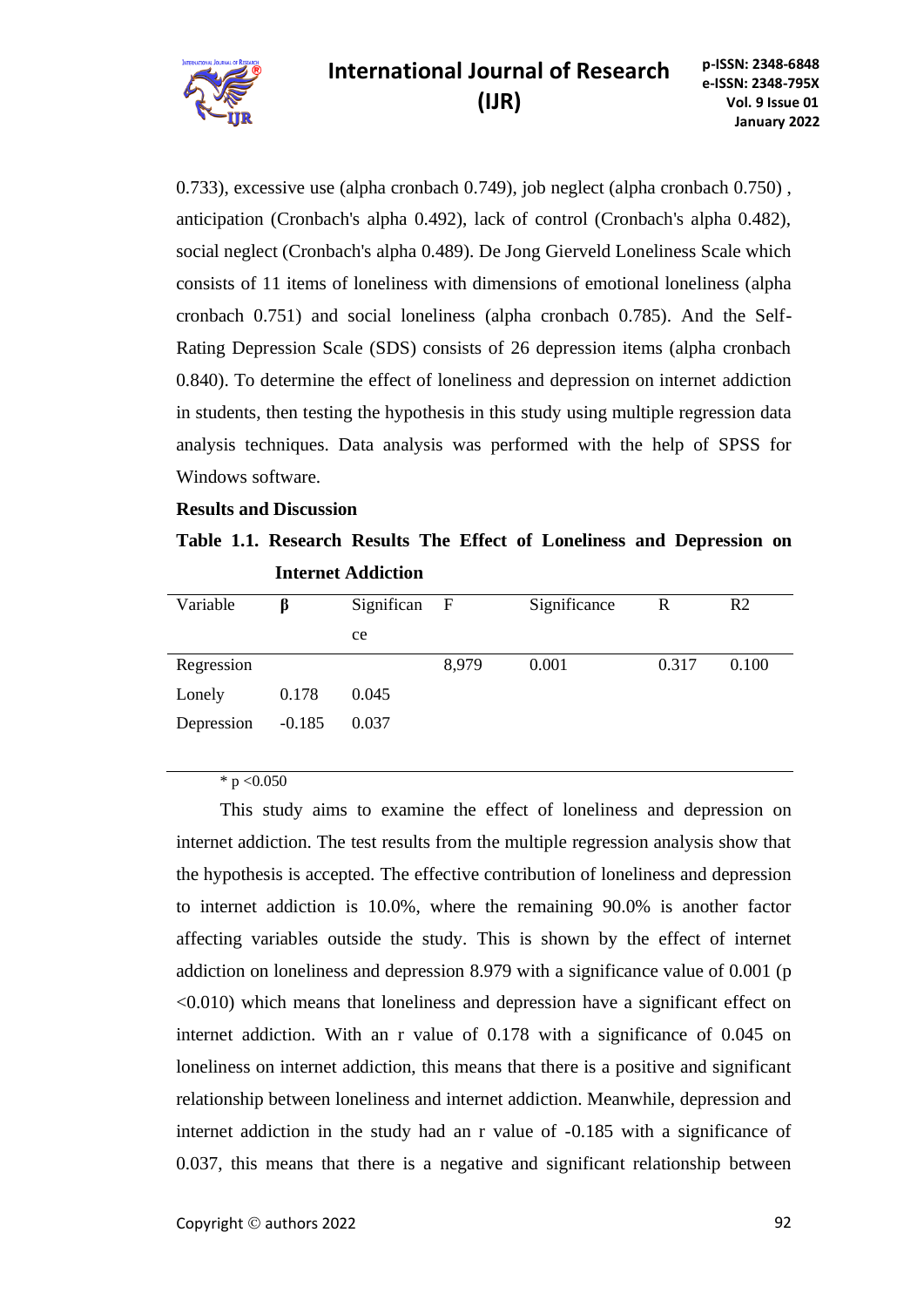

# **International Journal of Research p-ISSN: 2348-6848 (IJR)**

depression and internet addiction. This proves that there is an effect of loneliness and depression on internet addiction, so it can be said that the hypothesis in this study is accepted.

The effect of loneliness and depression in this study has an effective contribution of 10.0% to internet addiction. Whereas in Ayas and Horzum's (2013) study the influence of depression, loneliness, and self-esteem had an effective contribution of 14.0% to internet addiction. Where the relationship between depression (r: 0.190, p <0.05), and loneliness (r: 0.130, p <0.05) has a positive and significant relationship with internet addiction, while the variable self-esteem (r:  $0.020$ ,  $p > 0.05$ ) has no effect on internet addiction.

It can be said that loneliness has a significant and positive effect on internet addiction, with a correlation value of  $r = 0.714$  and  $p = 0.049$  (p <0.050). The results of this study are in line with research conducted byBozoglan, Demirer, and Sahin (2013) show that loneliness has a significant correlation with internet addiction ( $r = 0.61$ ; p <0.05) which states that there is a positive relationship between loneliness and internet addiction. This is because individuals who have high loneliness have a high addiction to the internet too.

Meanwhile, depression has a significant and negative effect on internet addiction, namely the correlation value  $r = -0.193$  and  $p = 0.029$ . In contrast to the results of previous studies which are significantly positive from Akin and Iskander (2011) with a significant value ( $r = 0.672$ ,  $p \le 0.01$ ) which indicates that depression has a significant impact on internet addiction and addiction.

In this study depression has an influence on internet addiction but has a negative direction. Where when individuals have high depression they are not addicted to the internet, and vice versa when individuals have low depression they are addicted to the internet. This is because when individuals are depressed they prefer to do activities with other people (such as family or playmates). Even though they consider the use of the internet to be important, they choose to be close to the people around them.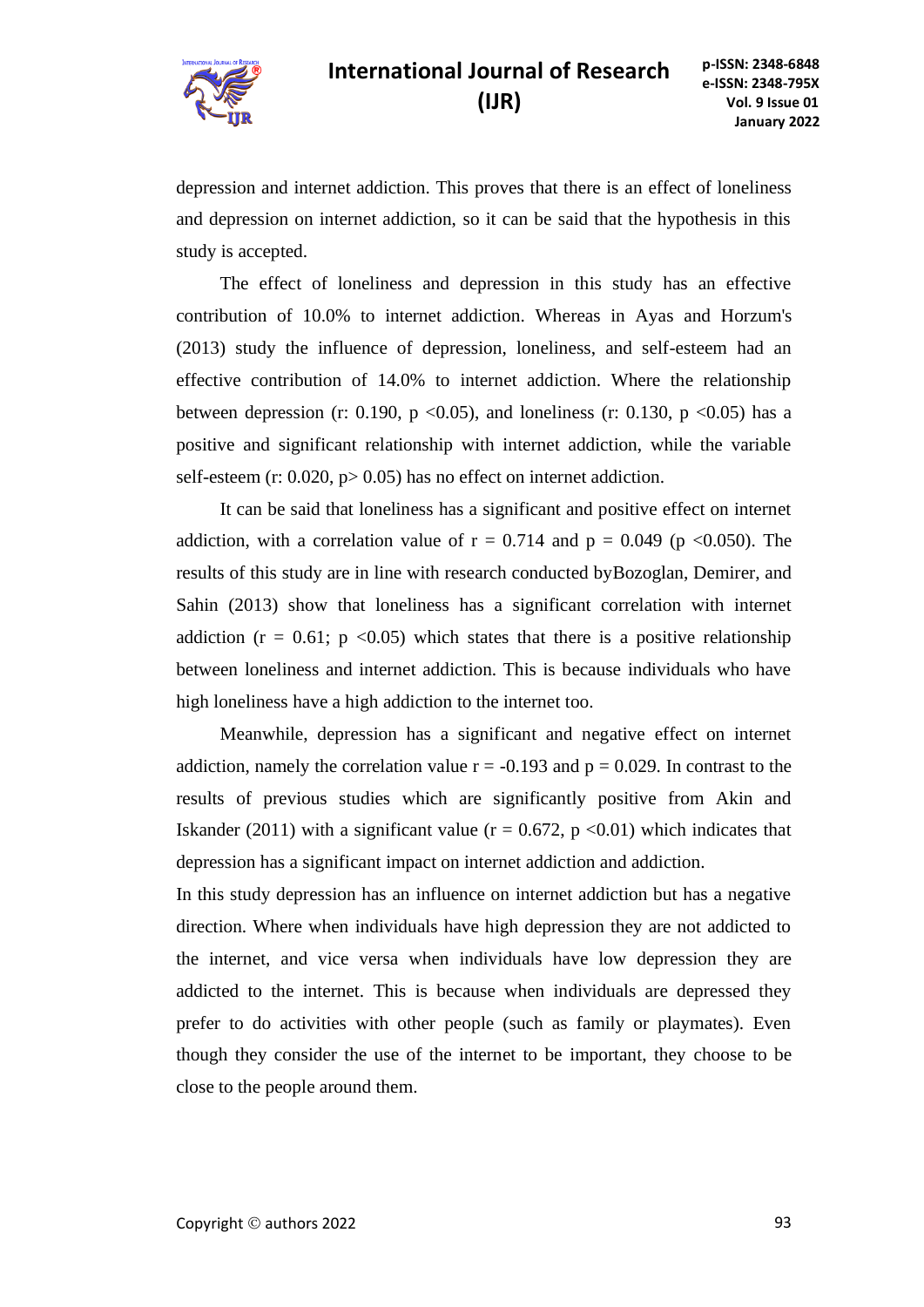

### **Weaknesses of Research**

In this study, the use of the internet addiction scale on the components of anticipation, lack of control, and neglect of social life has a reliability value of less than 0.700. So that the components of anticipation, lack of control, and neglect of social life are considered unreliable. In addition, descriptive testing of internet addiction is based on the duration of internet use, where the most researched subjects fall into the category of 4-6 hours / day. Based on Young's internet addiction category (in the American Psychiatric Association, 2013) the duration of 4 - 6 hours / day is included in the category of mild internet addiction where daily use is less than 8 hours / day, and cannot be said to be included in the subject of internet addiction.

### **REFERENCES**

- Akin, A., & İskander, M. (2011). Internet addiction and depression, anxiety and stress. International Online Journal of Educational Sciences, 3 (1), 138-148.
- Andreou, E., & Svoli, H. (2013). The association between internet user characteristics and dimensions of internet addiction among greek adolescents. International Journal of Mental Health Addiction, 139–148.
- Association, AP (2013). American psychiatric association: Diagnostic and statistical manual of mental disorders, Fifth edition. Arlington: American Psychiatric Publishing.
- Atkinson, R., Atkinson, R., & Hilgard, E. (1993). Introduction to psychology. (N. Taufiq, Penerj.) Jakarta: Erlangga.
- Ayas, T., & Horzum, M. (2013). Relationship between depression, loneliness, self-esteem and internet addiction. Education, 103 (3), 283-290.
- Azwar, S. (2012). Reliability and validity 4th edition. Yogyakarta: Student Library.
- Borrill, J. (2000). All about depression, a booklet for people with depression ,. London: The Mental Health Foundation.
- Bozoglan, B., Demirer, V., & Sahin, I. (2013). Loneliness, self-esteem, and life satisfication as predictors of internet addiction: a cross-sectional study among Turkish University students. Scandinavian Journal of Psychology, 54, 313- 319.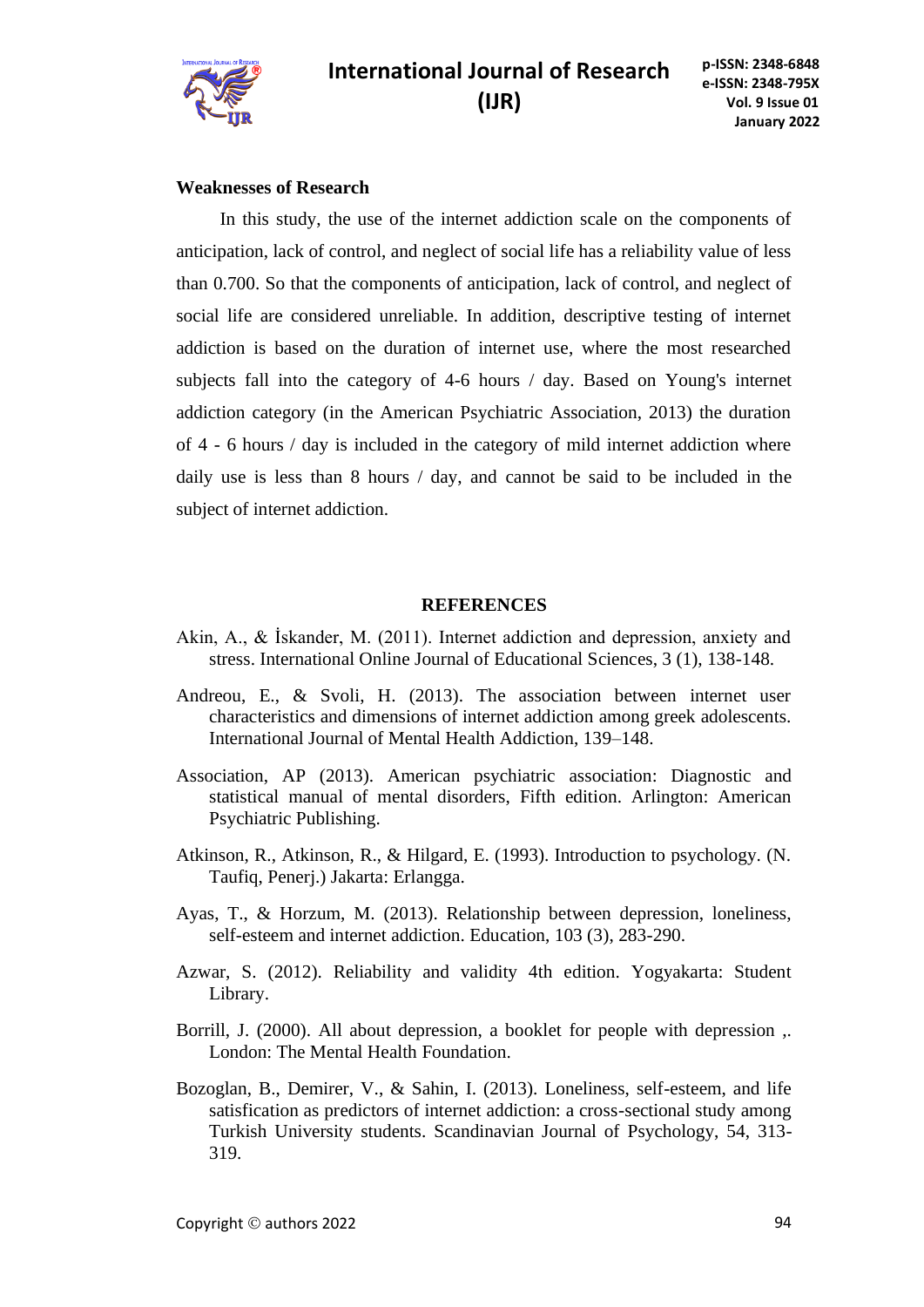

- Cacioppo, J., & Patrick, W. (2008). Loneliness human nature and the need for social connection. New York: Alan Witschonke Illustration.
- Chaplin, C. (1995). Complete psychology dictionary. (K. Kartono, Translator.) Jakarta: Rajawali Pers.
- Demir, Y., & Kutlu, M. (2016). The Relationship between loneliness and depression: Mediation role of internet addiction. Educational Process: International Journal, 5 (2), 97-105.
- Deux, K., Dane, F., & Wrightsman, L. (1993). Social psychology in the '90s 6th Ed. California: Brooks / Cole Publishing Company.
- Gierveld, J., & Tilburg, T. (2006). A 6-item scale for overall, emotional, and social loneliness confirmatory test on survey data. Research on Aging, 28 (5), 582-598.
- Gierveld, J., Tilburg, T., & Dykstra, P. (2006). Loneliness and Social Issolation. In D. Pearlman, & A. Vangelisti, (Eds.) The Cambridge Hanbook of personal relationships (pp. 485-500). Cambridge: Cambridge University Press.
- Griffiths, M. (1999, April). Internet addiction: fact or fiction? The Psychologist, p. 1-5.
- Guilford, J., & Fruchter, B. (1978). fundamental statistics in psychology and education (6th ed). New York: McGraw-Hill.
- Guo, J., Chen, L., Wang, X., Liu, Y., Chui, C., He, H., et al. (2012). The relationship between internet addiction and depression among migrant children and left-behind children in China. Cyberpsychology, Behavior, and Social Networking, 15 (11), 585-590.
- Kantor, M. (1992). The human dimension of depression a practical guide to diagnosis, understanding, and treatment. New York: Praeger Publishers.
- Karapetsas, A., Karapetsas, V., Zygouris, N., & Fotis, A. (2015). Internet addiction and loneliness. Encephalos, 52, 4-9.
- Kathait, G., & Singh, A. (2014). The effect of internet addiction on depression, anxiety, social isolation and sleep pattern among youth. Indian Journal of Applied Research, 4 (9), 507-511.
- Kuss, D., & Griffiths, M. (2015). Internet addiction in psychotherapy. Nottingham: Palgrave Macmillan.
- Lee, M., & Wing, S. (2011). The effects of insomnia and internet addiction on depression in Hong Kong Chinese adolescents: An exploratory crosssectional analysis. Journal Sleep Research, 20, 311–317.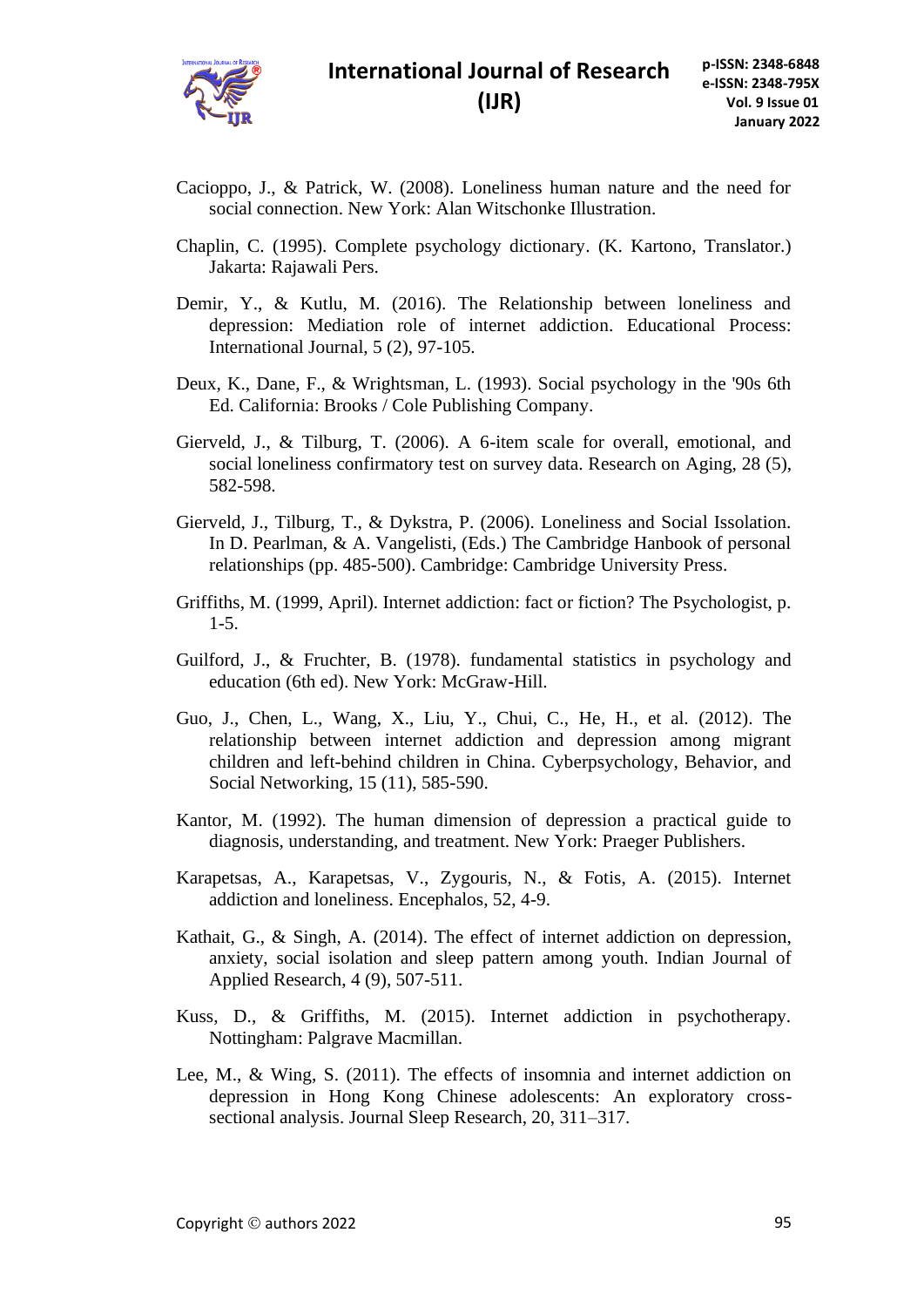

- Ligang, W., Jing, L., Yu, B., Jie, K., Jing, L., Wenbin, G., et al. (2013). Internet addiction of adolescents in China: Prevalence, predictors, and association with well-being. Addiction Research and Theory, 21 (1), 62-69.
- Marcus, M., Yasamy, M., Ommeren, M., & Chisholm, D. (2012). Depression a global public health concern. Retrieved August 21, 2016, from World Health Organization: http://www.who.int/mental\_health/management/depression/who\_paper\_depre ssion\_wfmh\_2012.pdf
- Margalit, M. (1994). Loneliness among children with special needs theory, research, coping, and intervention. New York: Springer-Verlag.
- Oguz, E., & Cakir, O. (2014). Relationship between the levels of loneliness and internet addiction. Anthropologist, 18 (1), 183-189.
- Okwaraji, F., Aguwa, E., Onyebueke, G., & Eze, C. (2015). Assessment of internet addiction and depression in. International Neuropsychiatric Disease Journal, 4 (3), 115-122.
- Ozdemir, Y., Kuzucu, Y., & Ark, S. (2014). Depression, loneliness and internet addiction: How important is low. Computers in Human Behavior, 34, 284– 290.
- Peplau, L. (1988). Loneliness: New directions in research. Quebec: Participate in the Challenge of Mental Health and Psychiatric Nursing.
- Perdew, L. (2015). Internet addiction. Minnesota: Abdo Publishing.
- Pontes, H., Giffiths, M., & Patrão, I. (2014). Internet addiction and loneliness among children and adolescents in the education setting: An empirical pilot study. Aloma, 32 (1), 91-98.
- Robinson, J., Shaver, P., & Wrightsman, L. (1991). Measures of personality and social psychological attitudes. California: Academic Press, Inc.
- Saleem, M., Tufail, M., Khan, R., & Ismail, R. (2015). Internet addiction: The relation with loneliness among undergraduate students of South Punjab, Pakistan. Sci.Int. (Lahore), 27 (2), 1469-1479.
- Şenormancı, Ö., Saraçlı, Ö., Atasoy, N., Şenormancı, G., Koktürk, F., & Atik, L. (2014). Relationship of internet addiction with cognitive style, personality, and. Comprehensive Psychiatry, 26 (1), 1385–1390.
- Terwase, J., & Ibaishwa, R. (2014). Resilience, shyness and loneliness as predictors of internet addiction among University Undergraduate Students in Benue State. International Organization of Scientific Research Journal of Humanities And Social Science, 19 (9), 01-07.